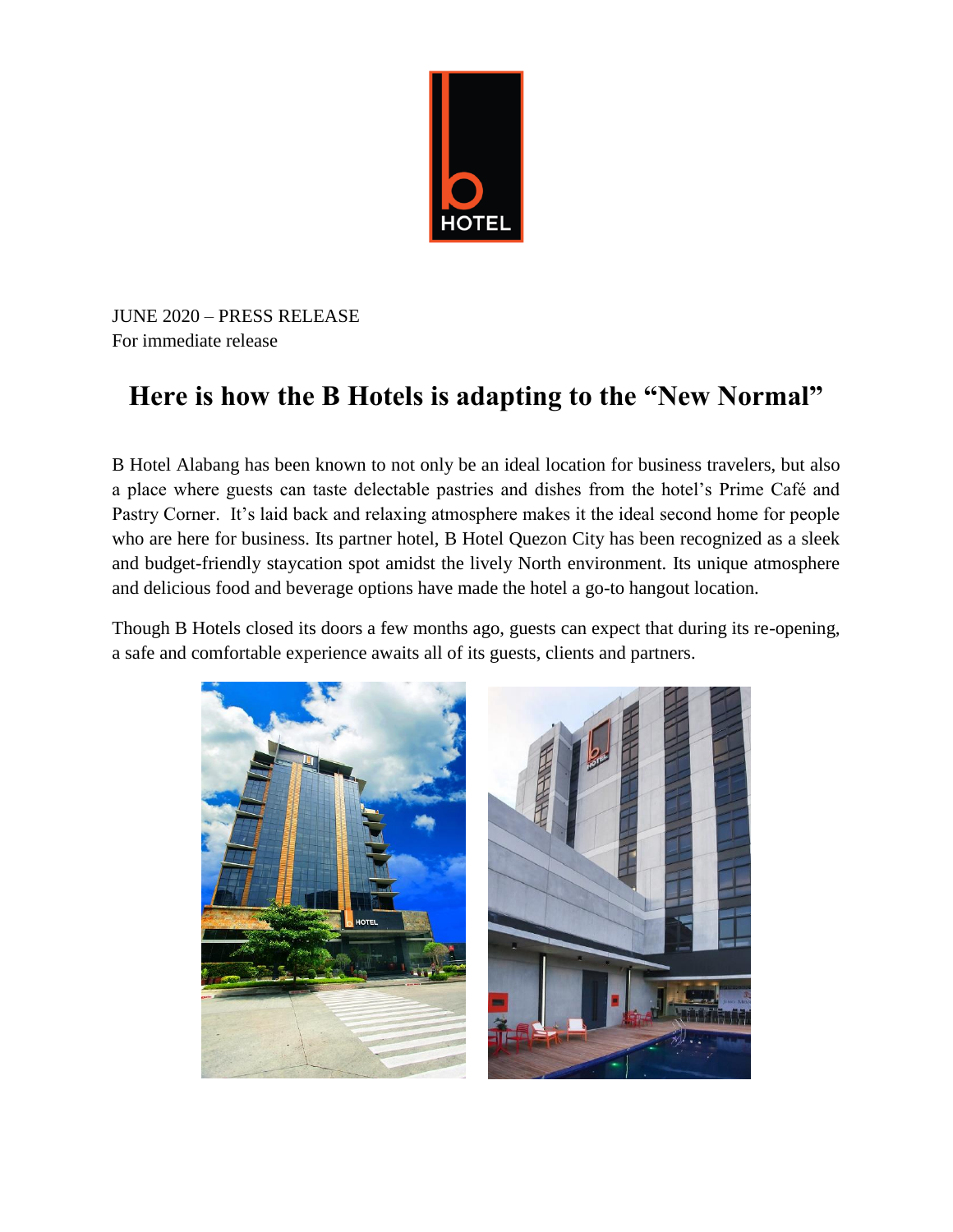

As several areas in Metro Manila are slowly easing out of the government mandated restrictions that were placed in order to battle the COVID 19 global pandemic, some establishments are working on their re-opening; but guests can expect stricter health and safety protocols to be followed.

The Philippine government has called on hotels and other establishments to strictly implement precautionary measures based on the World Health Organization and Department of Health Guidelines on Hygiene and Sanitation. With that said, the B Hotel Alabang and B Hotel Quezon City has been working hard on enhancing and strengthening its sanitation and disinfecting methods, and other safety measures to create a safe environment for its future guests.



Both hotels have adopted strict health and safety protocols to help build the confidence of guests, clients, and partners for future bookings. A thorough screening of incoming guests and personnel through mandatory body temperature check will be done. Sanitation mat and sanitizer stations have been placed around the hotel for guest use. Other measures include contactless check-in procedure, physical distancing markers are placed around in public areas and inside lifts and all personnel are required to wear the proper protective gear.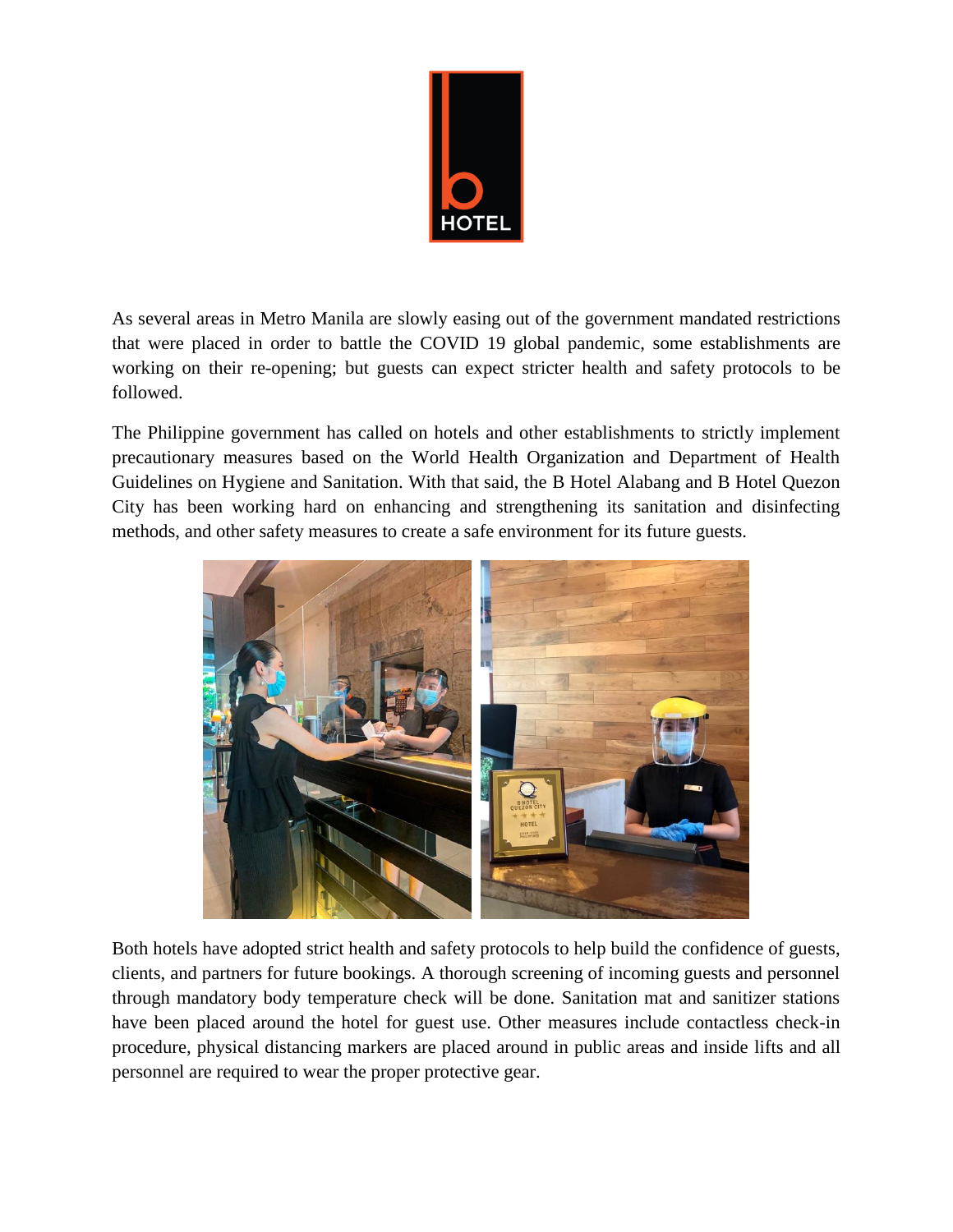

Frequency of sanitizing and disinfecting of public areas have been increased as well while using high quality cleaning agents. Signage's related to personal hygiene, sanitation, and the common symptoms of Covid -19 are also available in all public areas to further promote awareness of safety. All guest rooms are sanitized and disinfected using Ultraviolet C sanitation device and Hygiene Pro disinfecting solution.



Guests can expect quality care and a safe experience when booking with the B Hotels'. On April 29, 2020, the Department of Tourism issued certification to B Hotel Alabang that certifies the hotel met the